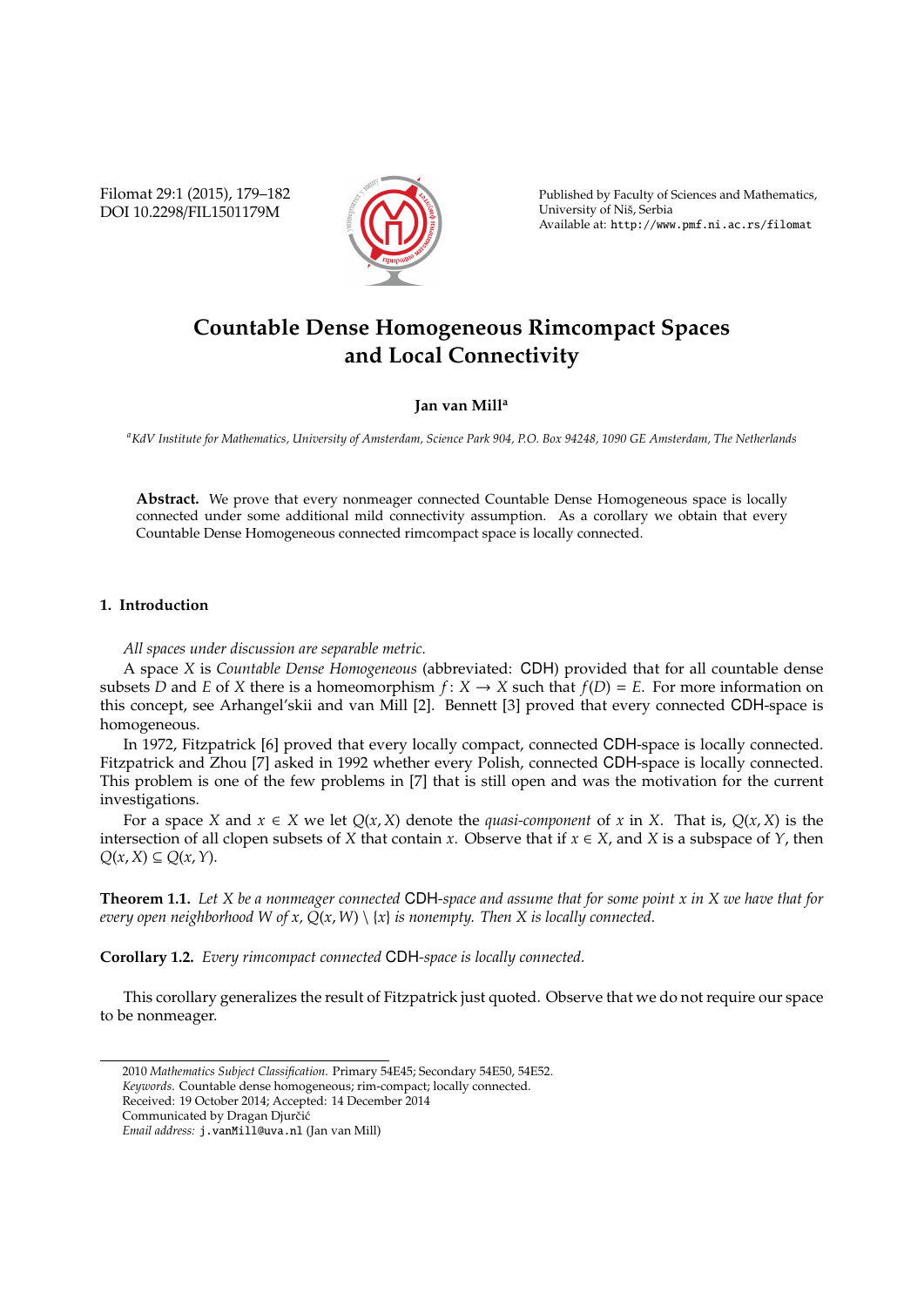#### **2. Preliminaries**

As usual, for a subset *U* of a space *X*, we put  $\text{Fr } U = \overline{U} \setminus \text{Int } U$ ; it is called the *boundary* of *U*.

A space *X* is *meager* if it can be expressed as a countable union of nowhere dense sets. Clearly, every Baire space (see below) is nonmeager.

A space *X* is called *rimcompact* if there exists an open base B for *X* such that Fr *B* is compact for each *B*  $\in$  *B*. For more information on this concept, see Aarts and Nishiura [1].

For a space *X* we let  $H(X)$  denote its group of homeomorphisms. If  $A \subseteq X$ , then  $H(X; A)$  denotes  ${f \in H(X) : h \text{ restricts to the identity on } A}.$ 

We will need the following result.

**Proposition 2.1 (van Mill [11, Proposition 3.1]).** *Let X be* CDH. *If*  $F \subseteq X$  *is finite and*  $D, E \subseteq X \setminus F$  are countable *and dense in X, then there is an element*  $f \in H(X;F)$  *such that*  $f(D) \subseteq E$ .

A space *X* is a  $\lambda$ -set if every countable subspace is  $G_{\delta}$ . It was shown by Fitzpatrick and Zhou [7, Theorem 3.4] that every meager CDH-space is a  $\lambda$ -set. There are such CDH-spaces, see [5] and [8].

A space is *Polish* if it has an admissible complete metric. A space is *Baire* if the intersection of any countable family of dense open sets in the space is dense. A space is *analytic* if it is a continuous image of the space of irrational numbers.

#### **3. Proof of Theorem 1.1**

Let *X* be any nonmeager CDH-space which is connected and contains a point *x* such that for every open neighborhood *W* of *X*, *Q*(*x*, *W*) \ {*x*} is nonempty. By Bennett [3], *X* is homogeneous. Hence this property of the point *x* is shared by all points.

**Lemma 3.1.** For every open neighborhood V of a point x in X we have that the interior of  $Q(x, V)$  is nonempty.

*Proof.* Striving for a contradiction, assume that for some open *V* in *X* containing *x* we have that *Q*(*x*, *V*) has empty interior in *X*. Since *V* is open in *X*, and  $Q(x, V)$  is closed in *V*, this clearly implies that  $Q(x, V)$  is nowhere dense in *X*.

For every *n* pick an open neighborhood  $U_n$  of *x* such that diam  $U_n < 2^{-n}$ . The assumptions imply that for every *n*, there exists  $y_n \in O(x, U_n) \setminus \{x\}.$ 

Since  $Q(x, V)$  is nowhere dense in *X*, we may pick a countable dense subset  $E \subseteq X \setminus Q(x, V)$ . Put *D* = *E* ∪ {*y<sub>n</sub>* : *n* ∈ N}. By Proposition 2.1, there exists  $f \in H(X)$  such that  $f(x) = x$  and  $f(D) ⊆ E$ . Pick *n* so large that  $f(U_n) \subseteq V$ . Since  $y_n \in Q(x, U_n) \setminus \{x\}$  we have that  $f(y_n) \in Q(f(x), f(U_n)) \setminus \{f(x)\} = Q(x, f(U_n)) \setminus \{x\} \subseteq$ *Q*(*x*, *V*) \ {*x*}. Since *f*(*y<sub>n</sub>*) ∈ *E* and *E* ∩ *Q*(*x*, *V*) = Ø, this is a contradiction.  $□$ 

**Corollary 3.2.** For every open subset V of X and  $x \in V$ , we have that the interior of  $Q(x, V)$  is dense in  $Q(x, V)$ .

*Proof.* Assume that the interior *W* of  $Q(x, V)$  is not dense in  $Q(x, V)$ . Then there are  $y \in Q(x, V)$  and an open subset *U* of *x* such that  $y \in U \subseteq V$  and  $U \cap W = \emptyset$ . By Lemma 3.1, the interior *P* of  $Q(y, U)$  is nonempty. However,  $Q(y, U) \subseteq Q(y, V) = Q(x, V)$ , hence  $P \subseteq Q(x, V)$  and hence  $P \subseteq W$ . This is a contradiction since  $\emptyset$  ≠ *P* ⊆ *U* ∩ *W* =  $\emptyset$ . □

**Lemma 3.3.** *There is a point*  $x \in X$  *with the following property: for every open neighborhood V of x, the quasicomponent Q*(*x*, *V*) *is a neighborhood of x.*

*Proof.* Let  $U_1$  be a maximal pairwise disjoint collection of nonempty open subsets of *X* each of diameter less than 2<sup>-1</sup>. Clearly,  $\cup$   $\mathcal{U}_1$  is dense. Fix *U* ∈  $\mathcal{U}_1$ . Each quasi-component of *U* has dense interior by Corollary 3.2. Hence the interiors of all the quasi-components of elements of  $\mathcal{U}_1$  form a pairwise disjoint open (and hence countable) collection with dense union. Let  $\mathcal{U}_2$  be a maximal pairwise disjoint collection of nonempty open subsets of *X* each of diameter less than 2<sup>−</sup><sup>2</sup> and having the property that every element  $V \in U_2$  is contained in some quasi-component of some member from  $U_1$ . It is clear that  $U_2$  has dense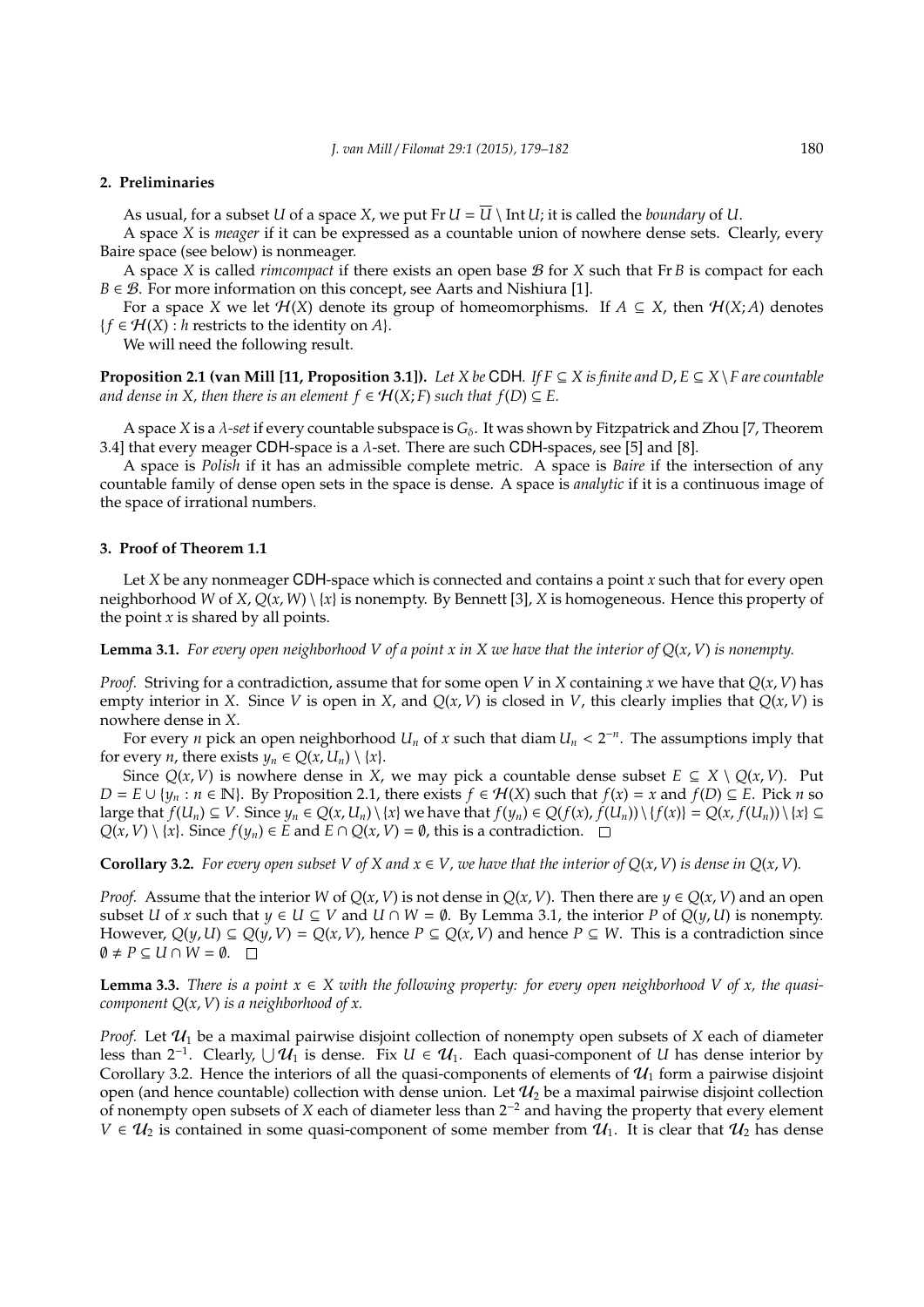union. Hence we can continue the same construction with all the quasi-components of members from  $\mathcal{U}_2$ . thus creating the family  $U_3$ . Etc. At the end of the construction, we have a sequence  $\{U_n : n \in \mathbb{N}\}\$  of subfamilies of pairwise disjoint nonempty open subsets of *X* such that for every *n*,

- 1.  $\bigcup \mathcal{U}_n$  is dense in *X*,
- 2. if *V*  $\in$  **U**<sub>*n*+1</sub>, then there exist *U*  $\in$  **U**<sub>*n*</sub> and *p*  $\in$  *U* such that *V*  $\subseteq$  *Q*(*p*, *U*),
- 3. mesh  $\mathcal{U}_n < 2^{-n}$ .

Since *X* is nonmeager, the collection  $\{X \setminus \bigcup \mathcal{U}_n : n \in \mathbb{N}\}$  does not cover *X*. Hence there is a point  $x \in X$  for which there exists for every  $n \in \mathbb{N}$  an element  $U_n \in \mathcal{U}_n$  such that  $x \in U_n$ . We claim that  $x$  is as required. To this end, let *V* be any open neighborhood of *x*. By (3), there exists *n* such that  $x \in U_n \subseteq V$ . Since by (2),  $x \in U_{n+1} \subseteq Q(p, U_n)$  for some  $p \in U_n$ , we have  $x \in U_{n+1} \subseteq Q(x, U_n)$ . But  $Q(x, U_n) \subseteq Q(x, V)$ , and so  $Q(x, V)$  is a neighborhood of  $x$ .  $\square$ 

Again by homogeneity, the property of the point *x* in Lemma 3.3 is shared by all points.

## **Corollary 3.4.** *Every quasi-component of an arbitrary open subset of X is open.*

Now let *V* be a nonempty open subset of *X*, and let *W* be a quasi-component of *V*. Observe that *W* is a clopen subset of *V* since the quasi-components of *V* form a pairwise disjoint family. If *W* is not connected, then we can write *W* as *A* ∪ *B*, where *A* and *B* are disjoint nonempty open subsets of *W*. But then *A* and *B* are clearly clopen in *V*, which implies that *W* is not a quasi-component. Hence quasi-components of open subsets of *X* are both open and connected. So we arrive at the conclusion that *X* is locally connected. This completes the proof of Theorem 1.1.

Let us return to the question whether every connected Polish CDH-space is locally connected. Theorem 1.1 implies that a counterexample is very tricky. It is connected, yet its properties resemble those of complete Erdős space in [4].

## **4. Proof of Theorem 1.2**

To begin with, let us prove the following simple but curious fact.

**Proposition 4.1.** *Every meager* CDH-space which has an open base U such that Fr U is analytic for every  $U \in U$ , *is zero-dimensional.*

*Proof.* By the result of Fitzpatrick and Zhou quoted in §2, it follows that *X* is a λ-set. Observe that by the Baire Category Theorem, a countable dense subspace of a Cantor set *K* is not a  $G_{\delta}$ -subset of *K*. This implies that *X* does not contain a copy of the Cantor set. Let  $\mathcal{U} = \{U_n : n \in \mathbb{N}\}\$ be an open basis for *X* such that Fr  $U_n$ is analytic for every *n*. Clearly, every Fr *U<sup>n</sup>* is countable since every uncountable analytic space contains a copy of the Cantor set, [10, Corollary 1.5.13]. Let  $D = \bigcup_n \text{Fr } U_n$ . Then *D* is countable and hence  $G_\delta$  and so  $X\setminus D$  can be written as  $\bigcup_n F_n$ , where every  $F_n$  is closed in X. Since  $F_n\cap\overline{U}_m=F_n\cap U_m$  for all n and m, it follows that each  $F_n$  is zero-dimensional. So the cover

$$
\{\{d\}:d\in D\}\cup\{F_n:n\in\mathbb{N}\}
$$

of *X* consists of countably many closed and zero-dimensional subsets. Hence *X* is zero-dimensional by the Countable Closed Sum Theorem [10, Theorem 3.2.8].

Let *X* be any CDH-space which is connected and rimcompact. Then *X* is nonmeager by the previous result.

Pick an arbitrary  $x \in X$ .

**Lemma 4.2.** *For every open neighborhood V of x we have that*  $Q(x, V) \setminus \{x\} \neq \emptyset$ *.*